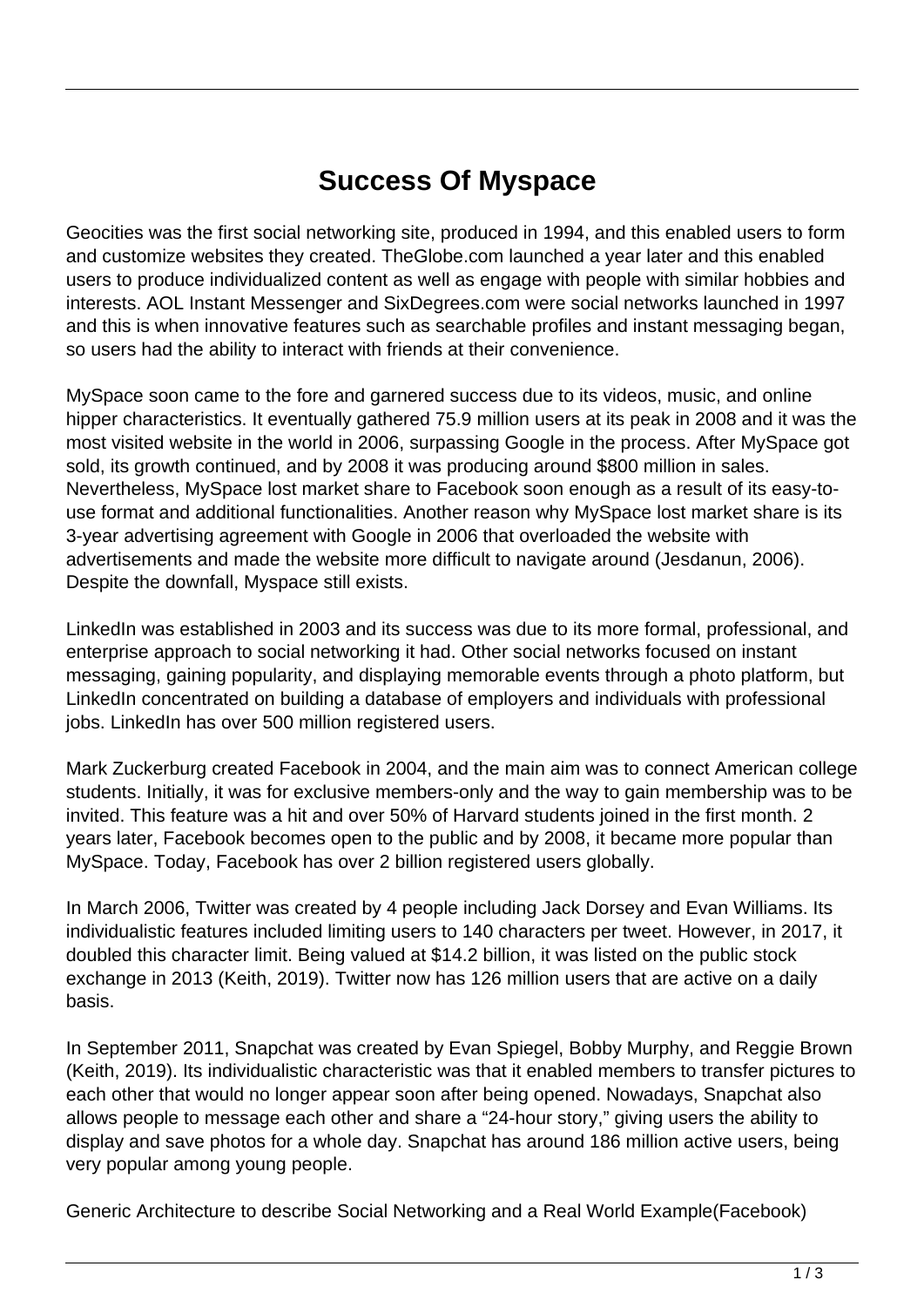Social Networking uses client-server applications that are stored and hosted in the cloud. This requires the usage of advanced WIFI connectivity to interact with millions or

billions of members through mobile frontend technological mechanisms that can support 2-way interactions using enhanced multimedia. Such mobile devices and mechanisms are also enhanced with sensors such as GPS, microphones, speakers, cameras, etc to identify geographical and environmental information. Innovations like these help to execute the most simplistic functions of Social Computing applications by forming the 4 application-specific characteristics of Social Interaction, Share Content, Action Taking, and Aggregate Knowledge. These 4 characteristics exist in all applications and it depends on the application which characteristic takes precedence over the other (Ginige, A. and Fernando, M, 2015).

When using these applications, the 4 application characteristics lead to emergent characteristics that take two forms; an emotion inside the user and perception the user has towards the application both of which make humans more motivated to repeat actions such as organizing an event and meeting offline. Humans do act in these philosophical ways to satisfy pivotal human needs as provided in this Facebook example below.

The main application characteristic of Facebook is social interaction and this drives the other 3 applications. When the 4 characteristics work in conjunction, they lead to emergent characteristics such as trust, belongingness, and acceptance. Trust can be gained in a person or business page due to likes, shares, and reviews. The feeling of belongingness can be formed by joining a group that shares a similar interest in a particular sport, musical artist, and political subject. Acceptance and inclusivity can be formed when friends or mutual friends invite one another to events or tag them on memorable photos, videos, and important posts. These feelings that emerge in users are one part of the emergent characteristics (the emotion within the user as described above). The other part is perceptions they have towards the application (Ginige, A. and Fernando, M, 2015). One perception could be the convenience of the application as a result of having easy access to a substantial variety of information on products and services. Perception of an efficient platform is created as a result of friends who live worlds apart being able to instantaneously connect. It is economic as there is no financial cost to use it as long as one has a device and business connectivity. These emerging characteristics lead to certain repetitive actions such as sharing information and organizing an event. These actions are philosophically inclined to meet a pivotal human need as described in Maslow's Hierarchy of Needs. Facebook users acted online by sharing and organizing events whilst offline they physically met in those events. By doing so, they socially interacted with peers hence built new and strengthened existing relationships. This relates to level 3 of Maslow's Hierarchy of Needs; belongingness.

## **Future development opportunities for Social Networks**

The growth of social networks such as LinkedIn will only accelerate in the coming years as highspeed internet and mobile devices will go mainstream in several underdeveloped nations of the world, which will hop onto the social and business computing bandwagon.

In addition to accelerating social growth, we could also see some shift in the popularity of different social media channels. Social networking market leaders such as Facebook and Twitter could lose further market share to Instagram due to its more mobile-friendly platform